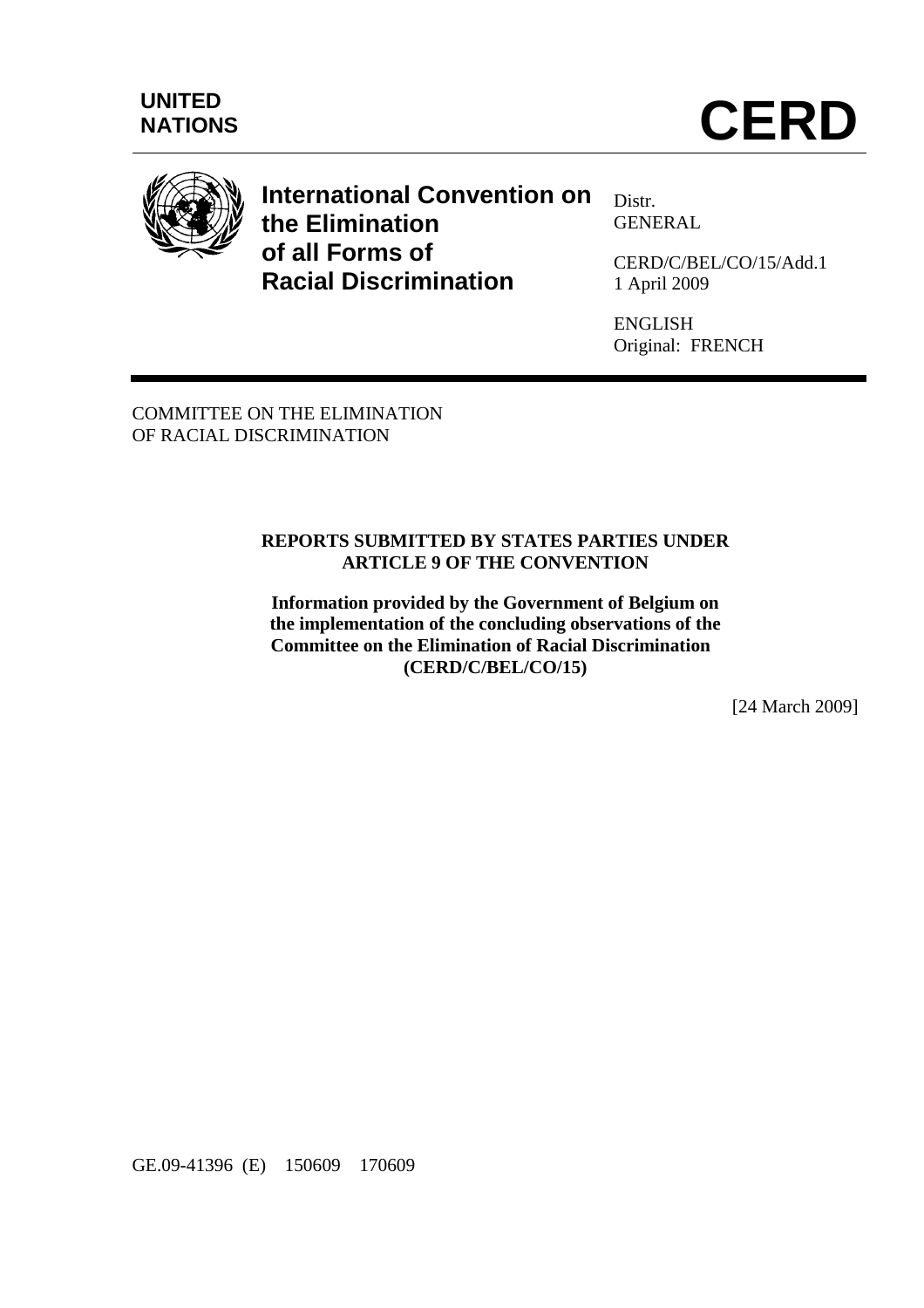#### **Introduction**

1. The Committee on the Elimination of Racial Discrimination ("the Committee") considered the fourteenth and fifteenth periodic reports of Belgium, submitted in one document (CERD/C/BEL/15), at its 1857th and 1858th meetings, held on 25 and 26 February 2008. At its 1870th meeting, held on 5 March 2008, it adopted its concluding observations (CERD/C/BEL/CO/15), in which it asked the State party to provide, within one year, information on the way it has followed up on the Committee's recommendations contained in paragraphs 10, 14, 16 and 22. Belgium hereby submits additional information on the follow-up to those recommendations.

## **I. RECOMMENDATION CONTAINED IN PARAGRAPH 10**

2. Political debate is still under way on the establishment of "an independent national human rights institution, with a broad mandate to promote and protect human rights, in accordance with the Paris Principles". As Belgium indicated in its oral presentation to the Committee, the project raises a number of institutional issues as the country already has several institutions working in human-rights-related fields. Exhaustive discussions have already taken place following the preparatory work, and various options have now been submitted for a careful review which will take into account the views expressed, the Paris Principles and the domestic institutional framework.

## **II. RECOMMENDATION CONTAINED IN PARAGRAPH 14**

3. With regard to the Committee's recommendation to "develop a focused strategy, taking into consideration general recommendation No. 31, for changing the situation in order to ensure that all persons irrespective of race, colour, descent, or national or ethnic origin are treated equally in the penal system", Belgium indicated during its presentation to the Committee that it did not dispute the findings of the study referred to by the Committee and would consider taking steps to resolve the issue. Some measures had been taken prior to the study as part of the overall legislative and executive efforts to eliminate discrimination.

4. It should, however, be stressed that the National Institute on Criminal Statistics and Criminology has already drawn two conclusions from its research: (a) it is imperative that the judiciary review its own practices; and (b) regulatory amendments are unnecessary as existing legislation already covers discrimination comprehensively.

5. The Belgian authorities consider awareness-raising training and initiatives as the best way to tackle discrimination. In that connection, it is worth mentioning that specialized, compulsory training has been given to future juvenile court judges since 2007, and has proved to be the most effective way of raising their awareness of the various aspects of discrimination. The greatest benefits of the training will, of course, be seen in the medium term.

6. This specialized training is one of a number of measures taken by Belgium as part of its efforts to eliminate racial discrimination against minors (whether of foreign origin or not).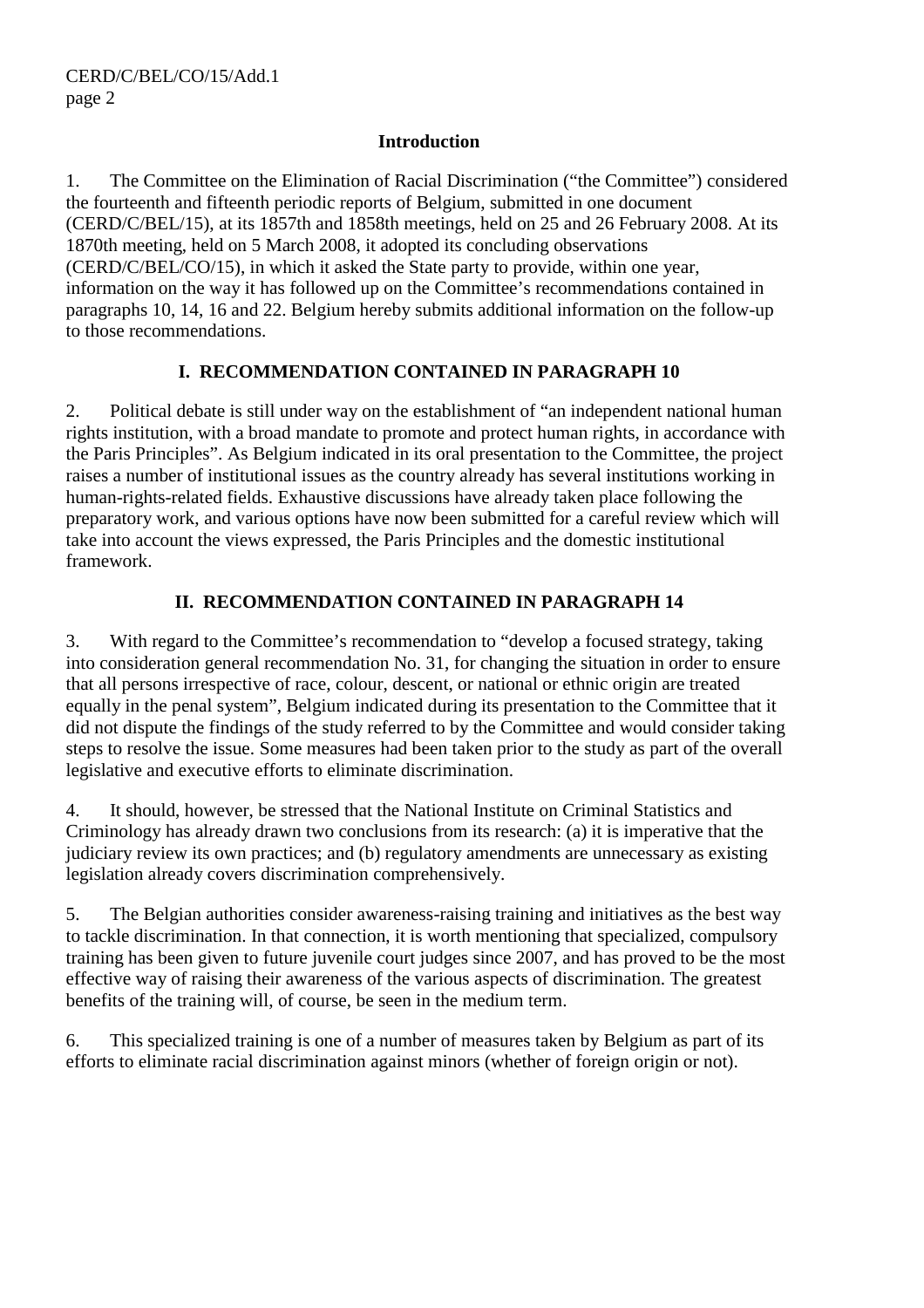## **III. RECOMMENDATION CONTAINED IN PARAGRAPH 16**

#### **A. Comments on the language proficiency requirement in the Flemish Housing Code**

7. Article 92, paragraph 3, of the Flemish Housing Code sets out requirements for social housing tenants, which include a willingness to learn Dutch. Any Belgian or foreign adult applying for social housing to whom no legal exemption is applicable and who cannot demonstrate an adequate knowledge of Dutch (i.e., who does not have a Dutch-language certificate or equivalent) is asked to take a beginner's course in Dutch (a European-standard basic language course). Currently, applicants can also prove their knowledge of the language by sitting a straightforward test run by social housing associations which a number of association members are trained to give.

8. With regard to costs and supply, the course is still accessible to all. Training is carried out within the official framework of adult education centres, university language centres and basic education centres and its costs are borne in full by the authorities, meaning lessons are free of charge. The beginner's course does not require learners to sit an exam and a certificate is given to those with at least 80 per cent attendance. Lessons times are flexible and accessible enough to accommodate housing applicants who work.

9. Migrant children usually learn the basics of Dutch as part of their formal education.

10. No potential tenant has ever been turned down on the basis of the language proficiency requirement. In 2008, nearly 2,500 potential tenants who did not pass the language test were given free language training, while almost 120 individuals had already followed an integration procedure which offers language training. In addition, around 1,000 new arrivals enrolled on a language course of their own volition, without having been referred to one by a welcome centre or other public body.

11. The language proficiency requirement should in no way be viewed as a measure to control the allocation of social housing. It is a measure that should improve the atmosphere in social housing complexes, as it aims to achieve better communication between residents and thus a more acceptable living environment. The domestic legal system deems the language clause to be responsible, legitimate, proportional and non-discriminatory (see below, paras. 12-15). The language proficiency requirement is a response to the practical problems encountered in social housing complexes throughout Flanders. In other words, the Flemish authorities are responding to residents' need for proper communication, which aids mutual understanding and prevents or solves the problems that commonly arise among neighbours. This is done through various channels, for example during social housing registration or during the integration procedure, which provides added value and benefits those concerned. The requirement therefore has no discriminatory effect.

### **B. Review of the language proficiency requirement by the higher courts**

12. In Judgement No. 101/2008 of 10 July 2008, the Constitutional Court ruled that the language proficiency requirement in the Flemish Housing Code does not breach the principle of equality enshrined in article 10 of the Belgian Constitution, the prohibition of discrimination in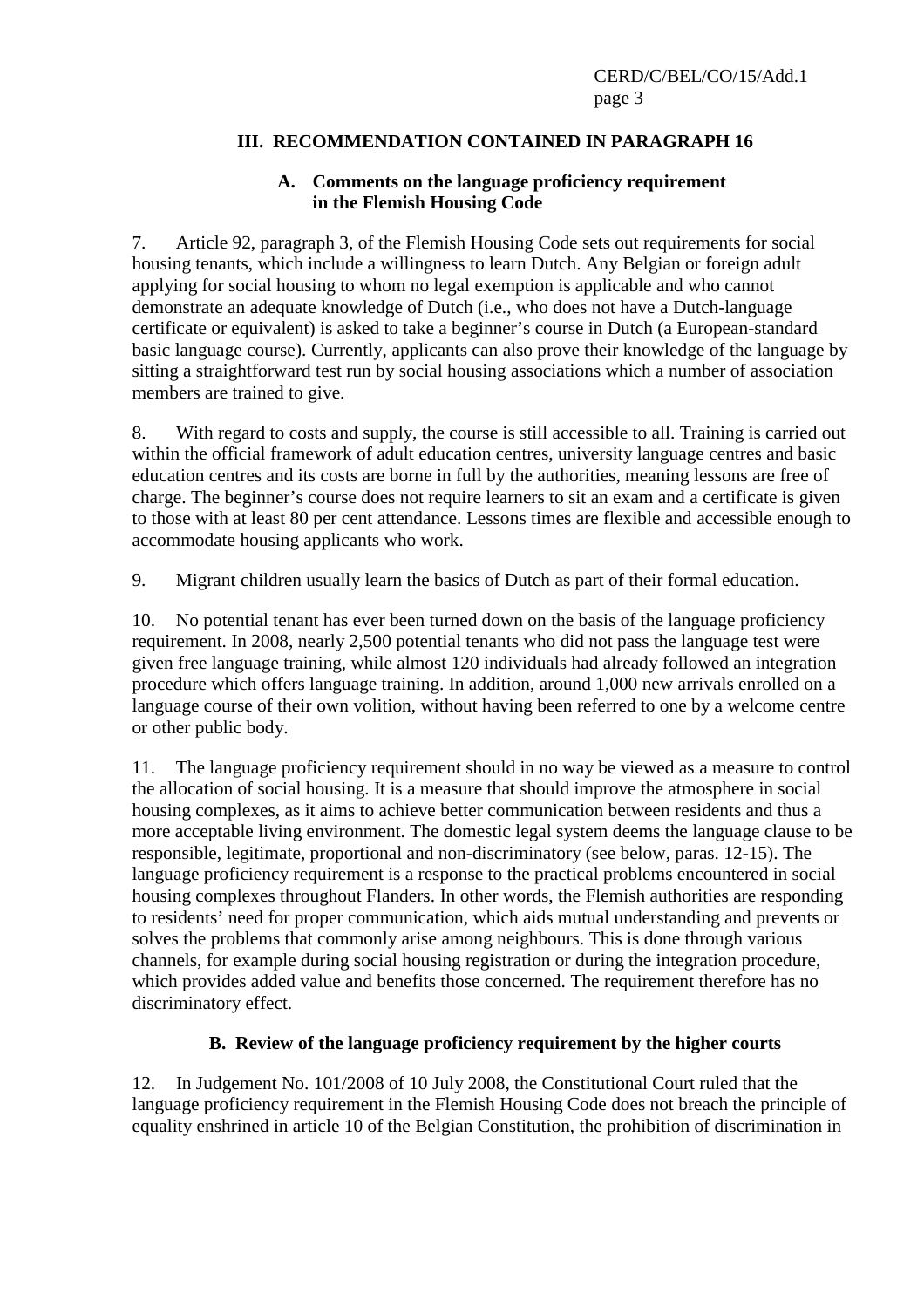article 11 or the right to housing in article 23, or the relevant provisions of international law or the standards of European law (article 11 of the International Covenant on Economic, Social and Cultural Rights, article 31 of the European Social Charter and article 34, paragraph 3, of the Charter of Fundamental Rights of the European Union). In its judgement, the court ruled that the language proficiency requirement is not applicable to prospective or current tenants of the social housing referred to in the decree that is located in language-border or outlying communes and who wish to make use of language facilities. The Flemish authorities feel vindicated by this judgement from the highest court in the country, which is composed of equal numbers both of Dutch-speakers and French-speakers, and of academic and political representatives.

13. In its decision No. 39.536/VR/3 of 24 January 2006 on the draft decree amending the decree of 15 July 1997 containing the Flemish Housing Code, the legislative section of the Council of State had already confirmed that social housing tenants were merely required to commit to making an effort and that the language requirement should be considered legitimate. The Council of State believes that a justifiable link exists in this case between the language knowledge expected and the objective pursued.

14. It can be concluded that both the Flemish authorities and the highest federal courts consider a language proficiency requirement to be a legitimate and broad protective measure which should promote peaceful coexistence and communication within social housing complexes, and not a measure that might violate the fundamental individual rights of the person who is obliged to seek social housing. In addition, the Constitutional Court judges that the language proficiency requirement is not in conflict with the international obligations of Belgium.

# **C. Comments on language (proficiency) requirements of local authorities**

15. In addition to the Flemish Housing Code, a number of regulations have been adopted at the local level, including in the Zaventem commune, under which the sale of communal land or the application of other local policy measures is subject to language-proficiency or language requirements. In each case, the decision to adopt such regulations was taken by communal councils in the context of self-government, as regulated by article 41 of the Belgian Constitution, and the European Charter of Local Self-Government.

16. Pursuant to article 162 of the Constitution, decisions taken by communes are subject to administrative supervision according to the provisions set out by the Flemish Parliament in articles 248-261 of the Communal Decree of 15 July 2005. Accordingly, local authority decisions take immediate effect upon their adoption by the relevant communal body, but may be subject to review, provided the review is carried out within the time limit set by the decree. Under the decree, local authority decisions are submitted for review only if a complaint, claim or other communication is referred to the supervisory authority within the time limit stipulated by the Communal Decree. Once the deadline has passed, only the competent courts can review the legitimacy of communal council decisions and then only where specific cases are referred to them.

17. In the exercise of its supervisory role, the Flemish Government respects communal self-government, and does not seek to replace the local authorities in areas for which they have political responsibility. In the case of Zaventem, the Flemish Government received no complaints from any citizens or communal councillors from the local political majority or the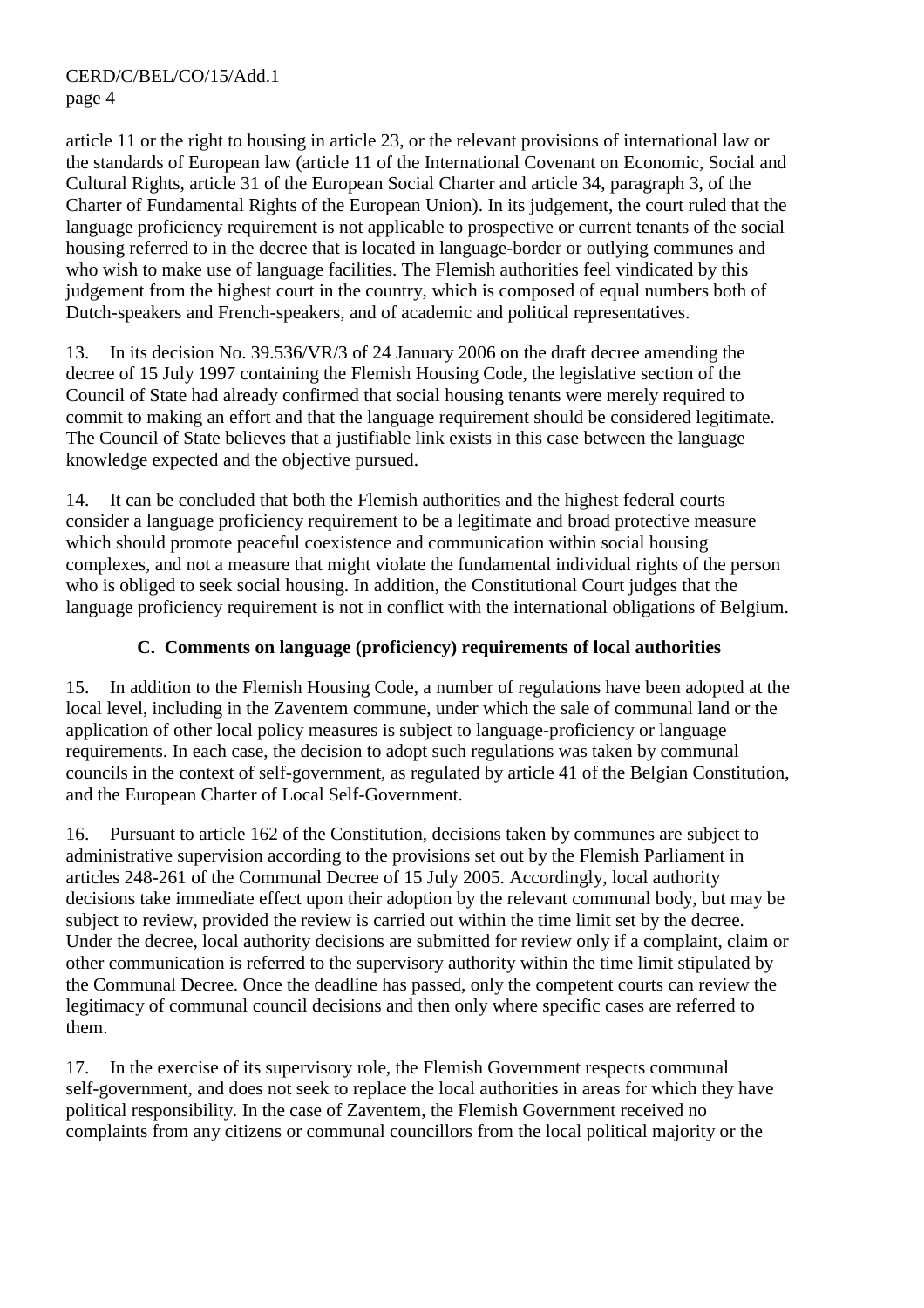CERD/C/BEL/CO/15/Add.1 page 5

opposition, whether French-speaking or not. Therefore Flanders did not review the commune's decision in the context of its administrative supervision. In their supervisory capacity, the Flemish authorities apply the law strictly, as evidenced by their approach to decisions by communes wishing to restrict the use of another language where the law provides for its use. For example, in 2008, the Flemish Government overturned a decision of the communal council of Liedekerke which banned children who did not speak Dutch from using communal play areas.

## **IV. RECOMMENDATION CONTAINED IN PARAGRAPH 22**

## **A. Measures taken by the Flemish authorities to tackle discrimination against Roma**

### **1. Overview of the social and economic situation of Travellers and Roma**

18. The main problem facing Travellers, Sinti and Roma is the great uncertainty in their housing situation, which has a significant impact on other aspects of their lives (education, work, etc.). A Flemish minister, Mr. Keulen, specifically addresses the problem of the Travellers, Sinti and Roma in a general policy paper on civic integration, 2004-2009: "The Flemish Government will devote the necessary attention to Travellers, Sinti and Roma and, more specifically, to their children's education. It will review the most important aspects of the problem in collaboration with the ministers of welfare and education and will set objectives to encourage those children to go to school. It will also endeavour to improve employment opportunities for Travellers, Sinti and Roma, in association with both the Minister of Labour and the Minister of Enterprise. Numerous individuals are in fact self-employed on account of their way of life and their interests."

19. With a view to achieving the above-mentioned objectives, a study is currently being conducted on the situation of itinerants as regards work, education, health care, well-being, the Dutch language, youth, etc., in order to obtain precise figures on itinerants in the various areas. The study's findings will be examined in 2009 and addressed through a strategic plan for itinerants, which will be submitted to the Flemish Government for approval. Besides itinerants, the Roma are a target group that is difficult to help, given that most of them do not live in caravans. A study will be carried out in 2009 to take stock of the specific social and economic situation of the Roma.

20. Roma and itinerants are targeted by organizations working in the integration sector, which receives subsidies from the Flemish authorities. The sector's ultimate goal is to ensure that all individuals are seen as full citizens of society. Agreements concluded between a number of communes and the Flemish authorities set specific targets for itinerants, ranging from ensuring social cohesion at grass-roots level to referring residents to services and regular employment.

#### **2. Caravan sites**

21. Itinerants are first and foremost faced with a lack of designated caravan sites. The main problem encountered by Travellers, Sinti and Roma is the great uncertainty in their housing situation, which has a significant impact on other aspects of their lives (education, work, etc.). Existing sites in residential areas are overcrowded, which affects not only the itinerants themselves, but also the other residents in the area. The current Flemish Government has set